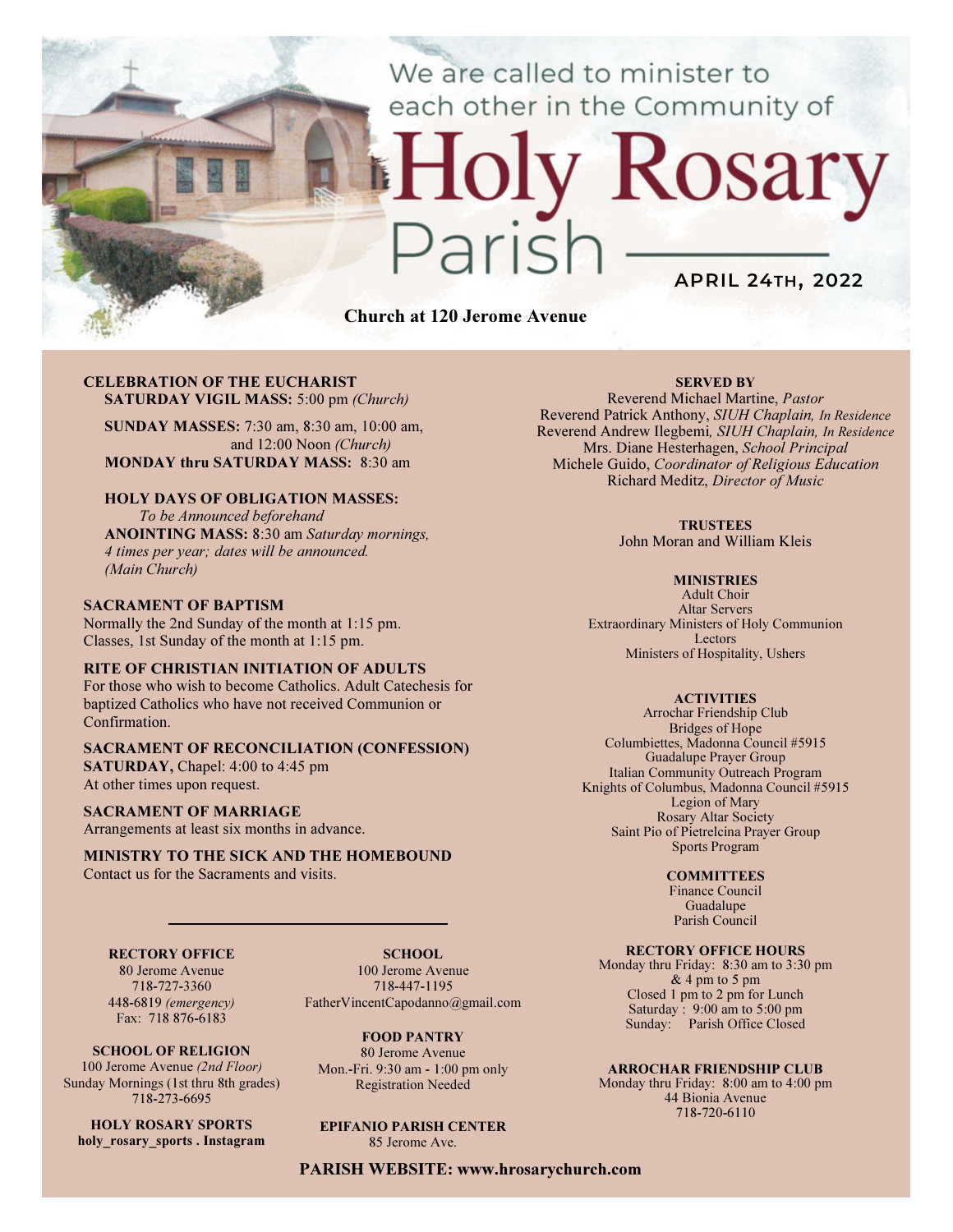

SUNDAY, April 24, 2022 1:15 pm - Baptisms, Church CCD Classes today. Children attend the 8:30 am Mass followed by their class. Any questions regarding the CCD Program, please leave a message for Ms. Guido at 718-273-6695

MONDAY, April 25, 2022 7:00 pm - Legion of Mary, Parish Center

TUESDAY, April 26, 2022 NAMI - Parish Center, Room 4

WEDNESDAY, April 27, 2022

THURSDAY, April 28, 2022 4:00 - 5:30 pm - First Communion Practice, Church 7:00 pm - Knights of Columbus, Parish Center Rooms 2 & 3

FRIDAY, April 29, 2022

SATURDAY, April 30, 2022 10:00 am & 12:30 pm - First Communion, Church 4:00 - 4:45 pm - Confessions, Daily Mass Chapel

SUNDAY, May 1, 2022 1:15 pm - Baptism Class, Church CCD Classes today. Children attend the 8:30 am Mass followed by their class. Any questions regarding the CCD Program, please leave a message for Ms. Guido at 718-273-6695



# Wedding Banns

I Jesse Aiello & Michele Guido





The Cardinal's Appeal is underway now in our Parish. Our goal is \$55,000. To date \$25,815 has been pledged from 87 gifts. This is 47% of our goal.



# **BAPTISMS**

Baptisms will be celebrated on the SECOND SUNDAY of the month at 1:15 pm. Baptismal Classes will be held on the FIRST SUNDAY of the month at 1:15 pm. Please call the Rectory to make arrangements for the Baptism and to fill out the necessary paperwork.

# SPONSOR CERTIFICATES

Sponsor Certificates are often required before one can serve as a Godparent for the Sacrament of Baptism or as a Sponsor for the Sacrament Confirmation. In order to receive a Sponsor Certificate from Holy Rosary, one needs to be a Registered Parishioner of the Parish, have received the Sacraments of Baptism, Confirmation and Eucharist, must be over 14 years of age and if married, must be in a valid Church marriage (have been married in the presence of a priest/deacon and two witnesses).

Sponsor Certificates may be obtained only AFTER any of the Sunday Masses.

The PERSON REQUIRING THE CERTIFICATE MUST see the Priest AFTER ATTENDING THE MASS and request one.

\*\*Please note that we do apologize for any misspelled names on our Scroll. We would be happy to make any corrections in our next bulletin.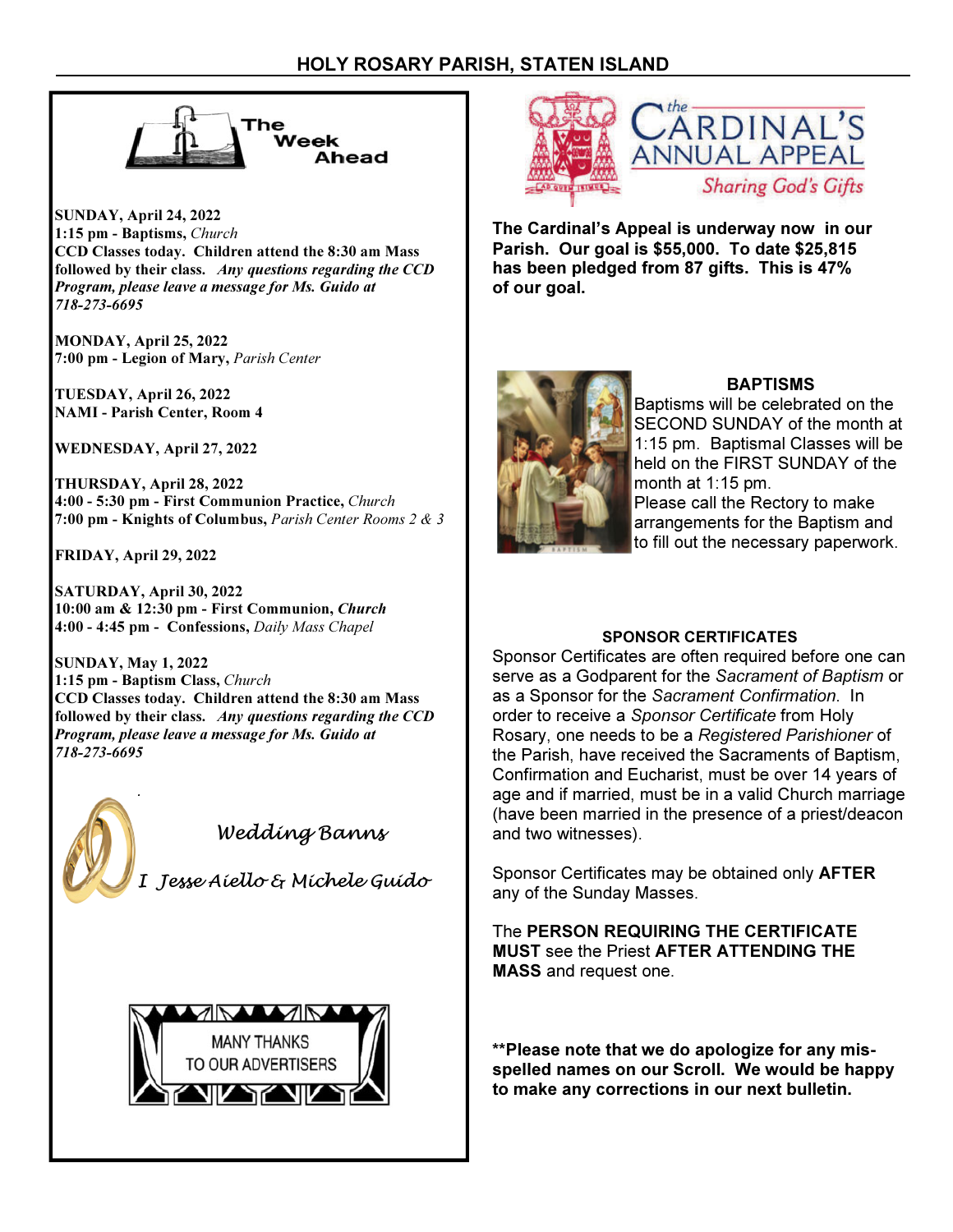# SECOND SUNDAY OF EASTER OR DIVINE MERCY SUNDAY



The seven beautiful Easter Baskets that have been in the Narthex of the Church for the past few weeks for Raffle Prizes were drawn on Palm Sunday after the 12 Noon Mass. Here are the names of the Lucky winners:

| Basket #1 | John Carrescia   |
|-----------|------------------|
| Basket #2 | Wendy            |
| Basket #3 | Joan Taylor      |
| Basket #4 | Anna Huranski    |
| Basket #5 | Kelly Schnabel   |
| Basket #6 | <b>Ed Piszko</b> |
| Basket #7 | Kelly Schnabel   |

## MOTHER'S DAY MASS CARDS



Mother's Day is Sunday, May 8th. Mass cards are available in the Narthex for Novena of Masses for mothers living or deceased. The Novena of Masses will begin on Monday May 9th and will end on Tuesday, May 24th at the 8:30 am-Mass. You are asked to take a card and fill out the

envelope with the names of all mothers living and deceased that you wished remembered.

> Envelopes will be placed on the altar during the month of May, the month dedicated to Mary, our Mother.

 You will also see an envelope in the packet mailed home to you.

#### MASSES

 Due to the shortage of priests at Holy Rosary, we are unable to accept separate, private memorial masses on the anniversary of death any longer.

 Please reserve a Mass, shared or otherwise, for your deceased loved one upon the opening of the Mass Book each year.

#### DON'T FORGET TO GET YOUR SUPER 50/50 RAFFLE FOR THE MONTH OF APRIL! The Winner will be Drawn the Last Day of the Month & the winning amount will be printed in the Bulletin A Reminder that the Donation is \$5.00

 You will find a yellow envelope for this Raffle in the packet mailed home to you. If you want to enter more than once, additional envelopes are available in the Hospitality Room. Drop the envelope in the Collection Basket or Bring to the Rectory. You may fill out as many envelopes as you like. Send in your envelopes now for April and let's build up the jackpot! The March winner received \$240.

# Please Note Our Parish Office Hours

Monday through Friday 8:30 am to 3:30 pm and 4:00 pm to 5:00 pm Closed from 1:00 pm to 2:00 pm for Lunch

> Saturday Hours 9:00 am to 5:00 pm

Sunday - Rectory is Closed

# AND IN ALL THINGS GIVE THANKS

| April 10, 2022 Adult Collection                 | \$7,411.00 |
|-------------------------------------------------|------------|
| April 10, 2022 Children's Collection            | \$228.00   |
| <b>April 11, 2021 Adult Collection</b>          | \$6,750.00 |
| <b>April 11, 2021 Adult Collection</b>          | \$ 35.00   |
| April 17, 2022 Adult Collection                 | \$8,074.00 |
| April 17, 2022 Children's Collection            | \$69.00    |
| <b>April 18, 2021 Adult Collection</b>          | \$5,055.00 |
| April 18, 2021 Children's Collection            | \$66.00    |
| On Line Giving for Week of 4/3<br>$(27$ users)  | \$1,158.00 |
| On Line Giving for Week of 4/10<br>$(23$ users) | \$1,068.00 |
| On Line Giving for Week of 4/17<br>$(22$ users) | \$718.00   |

Our Weekly Parish Operation Experiences are \$18,298.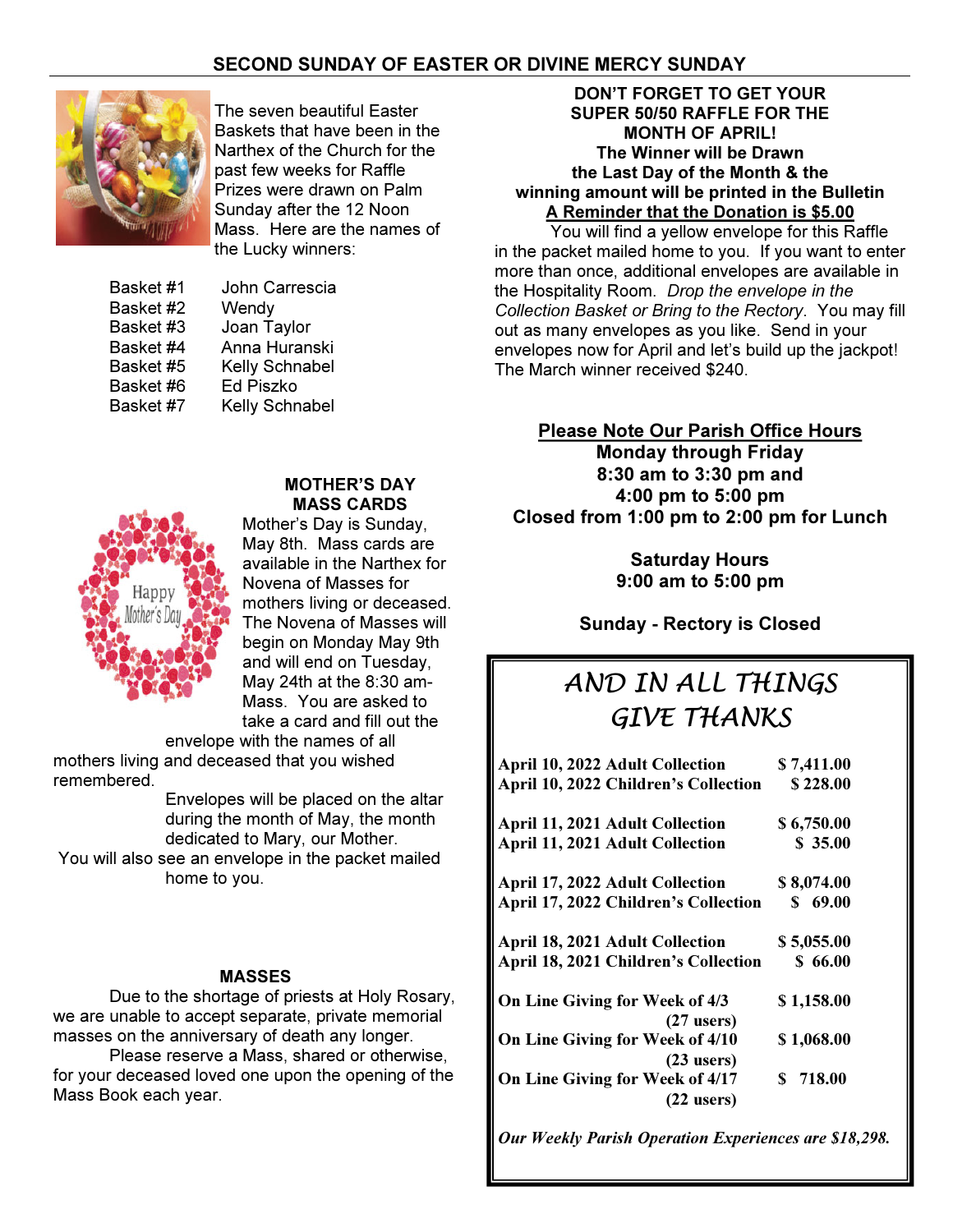

| <b>SUNDAY</b> | <b>April 24 - Second Sunday of Easter or</b>     |
|---------------|--------------------------------------------------|
|               | <b>Sunday of Divine Mercy</b>                    |
| $7:30$ am     | Henry Nadal +                                    |
| $8:30$ am     | Giovanna Trovato +                               |
| $10:00$ am    | John T. De Petro & Giovanni De Petro +           |
| 12 Noon       | Capriotti & Amundsen Families, Antoniette        |
|               | Martini, Viola & Marvin Farmer,                  |
|               | Paula La Fonte & James Rubio, Mary               |
|               | Mastrangelo & Phylliss Minucci, Phoebe           |
|               | & Bascom Taylor, Charles Mantione,               |
|               | Ann Marotta, Richard Galati, Catherine Fossella, |
|               | Pietrina Sena, Richard Dun, Maria Denise         |
|               | Sylvain, For the Intentions of Juan Paulino for  |
|               | God's Healing & Mercy & Christian Joseph         |
|               | Gallante $+$                                     |
| <b>MONDAY</b> | April 25 - St. Mark                              |
| 8:30 am       | Gianni Amato +                                   |

- TUESDAY April 26 8:30 am Mary & Stanley Kunka +
- WEDNESDAY April 27 8:30 am Caitlin J. Cericola (Living) Happy Birthday
- THURSDAY April 28 St. Peter Chanel & St. Louis Grignion de Monfort 8:30 am Frank Granza +
- FRIDAY April 29 St. Catherine of Siena 8:30 am For the People of Holy Rosary
- SATURDAY April 30 St. Pius V 8:30 am Mary & Edward Murphy +
- SATURDAY April 30- Vigil, Third Sunday of Easter 5:00 pm Joann Di Mari +

#### SUNDAY May 1- Third Sunday of Easter 7:30 am Joseph Zaccaria + 8:30 am Michele Dell'Alba + 10:00 am Nicholas Nuzzi+ 12 Noon Connie Porter +

# OUR SICK PRAYER LIST Please Read Carefully

If you wish to have the name of someone who is sick listed in the bulletin, please have a family member call the Rectory. A new Prayer List has been started by family members who have called the Rectory. Thank you for your cooperation.

Father Michael

Please Pray For Deborah Hannon, Lucia Graf, Maryann Graf, Sally Andersen, Carla Olmez, John Ferraro, Jr., Dawn Pournaras, Muriel Richards, Barbara Daniszewski, Jerry & Pattie Batalitzky, Phyllis Maloney, Rena Ianiello, Loretta Pecoraro, Peter Li Puma, Rosemary Sammarco,



Carol Lupo Duran, Janet Beraud, Gloria & Danny Coletti, Grace Becker, Hugo Naccarato, Elaine Loughlin, Christopher Cruz, Maria Kieran, Jo Marie Uriarte, John Moran, Sr., James Thomas, Leona Carnesi, Dr. Joan Short, Patricia Mayes, Regina Guidice, Francesca Canepa, Nicola Canepa, Zabida Khan, Lorraine Kichinski, Frances Franco, James White, Sara Sugru, Camille Farrugio Lombardo, Noelle Terranova, Stacey Schaffer, Kari Forte, Joann Pellegrino & Alice Dermelio



Readings for May 1st Acts 5:27-32, 40b-41 Revelations 5:11-14 John 21:1-19



Recently buried from our Parish were Michael Barischiano, Walter Andersen, William Hippen & Daniel Matrisciani



This week's Altar Bread and Wine is donated in loving memory of Sophie and Vincent Sammarco by their daughters Rosemary, Linda and Marianne Sammarco.



The Sanctuary Lamps this week are donated In loving memory of Anthony "Tony" D'Esposito on his First Anniversary in Heaven with love from Cathie and Family.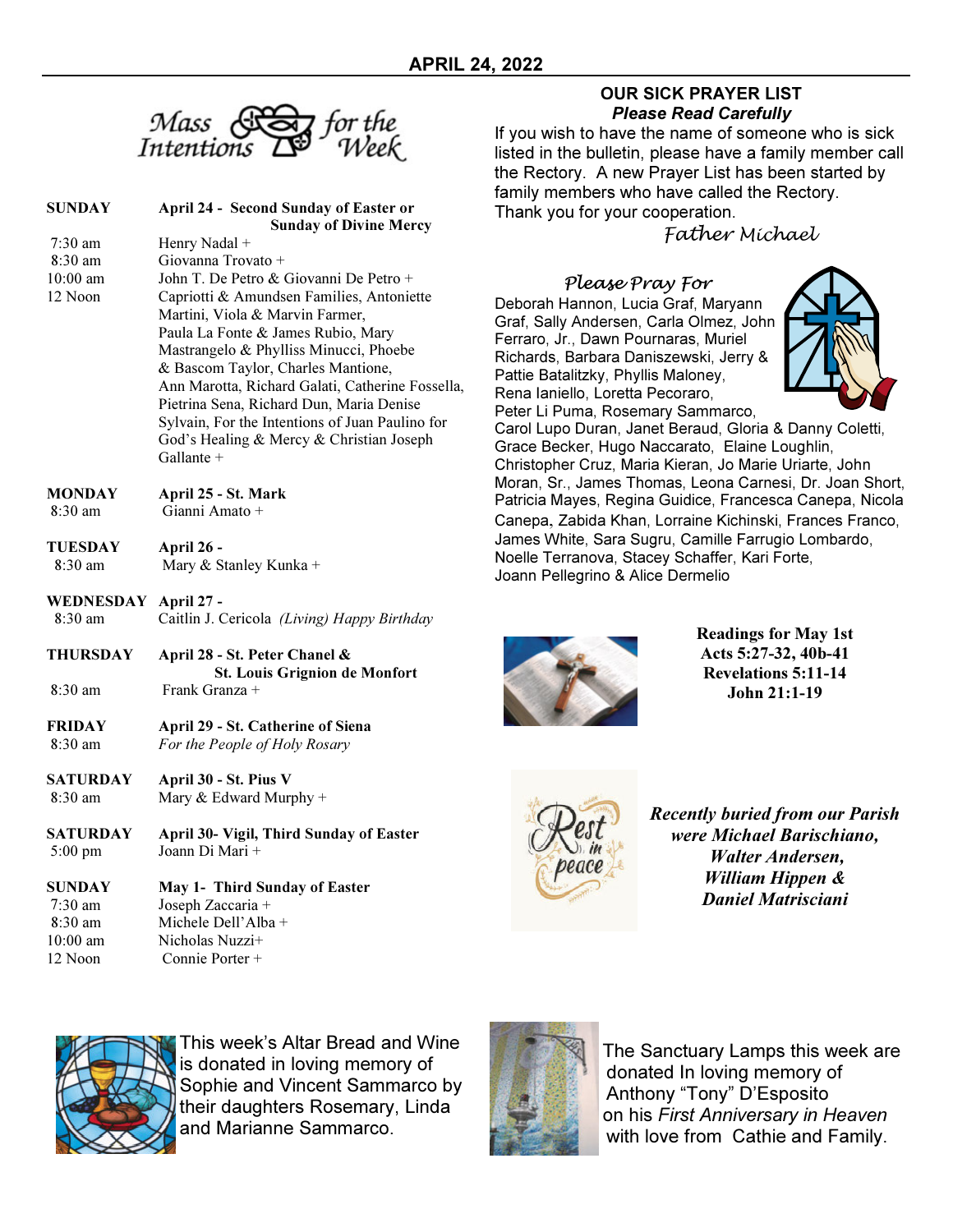The Plants Beautifying our Altar this Easter are in Honor of the following Family Members both Living & Deceased

Salvatore Marchese Mae Kloss Maria Belanic Pamela Browne Lenny & Rose Buono Dolores & Matthew White & Julia & Bernard Hurley Alfred Anacrelico For the Souls in Purgatory Kathy & Diane Vitiello Josephine & Mel Scalici Carmen Rivas Margaret Ward Anne & Michael Sigismondi Juan & Bienvenida Milan Venera, Jack & Danny Pellicano Vito Consolino Charles A. Gibson John Heaney Miranda & Intelisano Families Tatiana Rud Migliorini & Mazzochi Families Mary & Stanley Kunka Robert Tetlus The Inserra Family Grandparents of Mr. & Mrs. Miroslaw Marganski For the Mieczkowski Family Jack & Rose Mansueto John & Helen Stazzone J. T. For My Family Torrano Family Winnie & Raymond Van Pelt Sadie & Peter Gennaro Julie Vita Deceased Members of the Mizzi-Gili & Tarasiewicz Families Deceased Members of the Arminante & Kehoe Families Pauline Ferrara Julio & Nora Restrepo

Ed, Liz, Jack, Lucey & Olga Natoli & Phyllis & Frankie Lo Schiavo Valentiano Parascandola Family Edipolo Furia Thomas Miller, Gerard Miller, Sr., Helen Miller, Susan Franco, Loretta Kelly & Winifred Kelly Family of Janusz Gnatek Mr. & Mrs. C. Trombetta, Anna Trombetta & Mr. & Mrs. P. Occhini The Family of Elizabeth De Hart Millie & Nicky Nuzzi Laino & Carney Families Joe & Jennie Ianelli Family of Jacob Munoz Lorraine Molinelli Antoinette Capriotti & Carmela Amundsen Frank G. Carpenito & the Deceased Members of the Carpenito & Amuso Families Daniel Zwiren The Viggiano, Malta, Sciacca & Zavaglio Families & Friends Vincenza Totino (loving Grandmother) Family of Mr. & Mrs. Angel Lopez Family of Mr. & Mrs. R. Rizzuto Peter Antico Doris, Charles & Rodney Ochs & James Hansen Joseph Bianco Neil Matthew Dollard & Rose & Paul Chiarella Family of Nancy Loughran Family of Mr. & Mrs. Frank De Maria Jacqueline Pedone Maria La Ganga Artemio Zaborar & Socorro Raborar